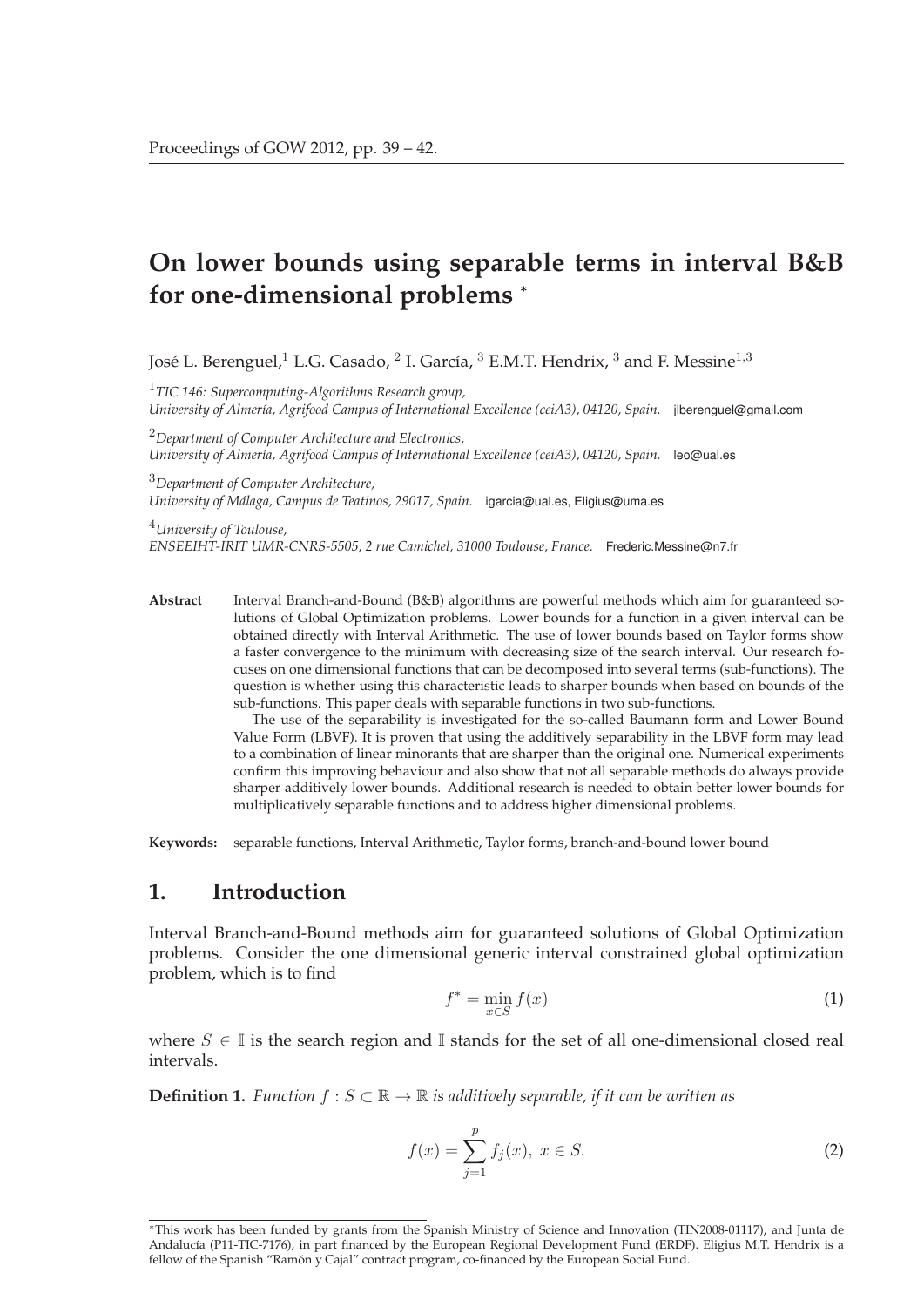We have

$$
\min_{x \in S} f(x) \ge \sum_{j=1}^{p} \min_{S} f_j(x). \tag{3}
$$

Let  $\underline{F}_i$  be a lower bound of  $f_j$  over S. Then we have

$$
\min_{x \in S} f(x) \ge \sum_{j=1}^{p} \underline{F}_j. \tag{4}
$$

To create a lower bound  $F$  of  $f$  over interval  $X$  in an interval  $B\&B$  framework, can be done in several ways. Sharper bounds are better, i.e. higher values of  $E$  lead to more efficient performance of the B&B algorithm. Considering functions that have an additively separable structure (2), our research question is: for which cases

$$
\underline{F} \le \sum_{j=1}^{p} \underline{F}_j \tag{5}
$$

Alternatively, the question is to find ways to combine minorants on the separable terms, such that we get sharper bounds.

### **2. Taylor forms**

Besides the standard IA bounding, called "natural interval extension"  $F = [F, \overline{F}]$  of f [4, 5], one can obtain an inclusion function of  $f$  using the inclusion function  $F'$  of  $f'$ . Consider the first order Taylor expression

$$
T(c, X) := f(c) + (X - c)F'(X),
$$
\n(6)

where  $c \in X$ . Notice that this expression is mainly of interest if the function is not monotonous on *X*, so at least  $0 \in F'(X)$ . By taking for *c* the middle  $m = \frac{X+X}{2}$  of the interval, we have what is called a center form of the inclusion

In [1], Baumann proves that taking  $c = b^-$  in the Taylor expression, leads to the best lower bound, where:

$$
b^{-} = \begin{cases} \frac{\underline{X}_{i}F'(X) - X\underline{F}'(X)}{\overline{F}'(X) - \underline{F}'(X)} & , 0 \in F'(X) \\ \underline{X} & , \overline{F'}(X) \le 0 \\ \underline{X} & , \underline{F}'(X) \ge 0 \end{cases}
$$

So,

$$
f(X) \ge \underline{T}(b^-, X). \tag{7}
$$

An additively separable Baumann form bound  $ASB(X)$  can be constructed in a straightforward way evaluating the Taylor expression (6) for the two sub-functions in their Baumann point and adding the resulting lower bounds,

$$
f(X) \ge ASB(X) = \underline{T}_1(b_1^-, X) + \underline{T}_2(b_2^-, X). \tag{8}
$$

**Example 2.** *Consider function*  $f(x) = f_1(x) + f_2(x) = (x+1)^2 + (x-1)^2$  *on the interval*  $X = [-2, 2]$ *. The minima of the sub-functions is 0, whereas the minimum of* f *itself is* f(0) = 2*. Figure 1 illustrates this idea and also draws lower bounds of all functions based on Baumann point.*  $\underline{T}(b^-, X) = -14$  *and*  $\underline{T}_i(b_i^-, X) = -6$  such that  $\underline{T}_1(b_1^-, X) + \underline{T}_2(b_2^-, X) = -12$ , illustrating question (5).

### **3. Lower Bound Value Form**

Another way to compose derivative based linear minorants is the so-called Lower Boundary Value Form (LBVF), ([6] p. 60 and [2, 3]) that uses the evaluation of the end-points of the interval. Consider the most left point of  $X$ . Function

$$
\varphi l(x) = \underline{F(\underline{X})} + \underline{F'}(X)(x - \underline{X}),\tag{9}
$$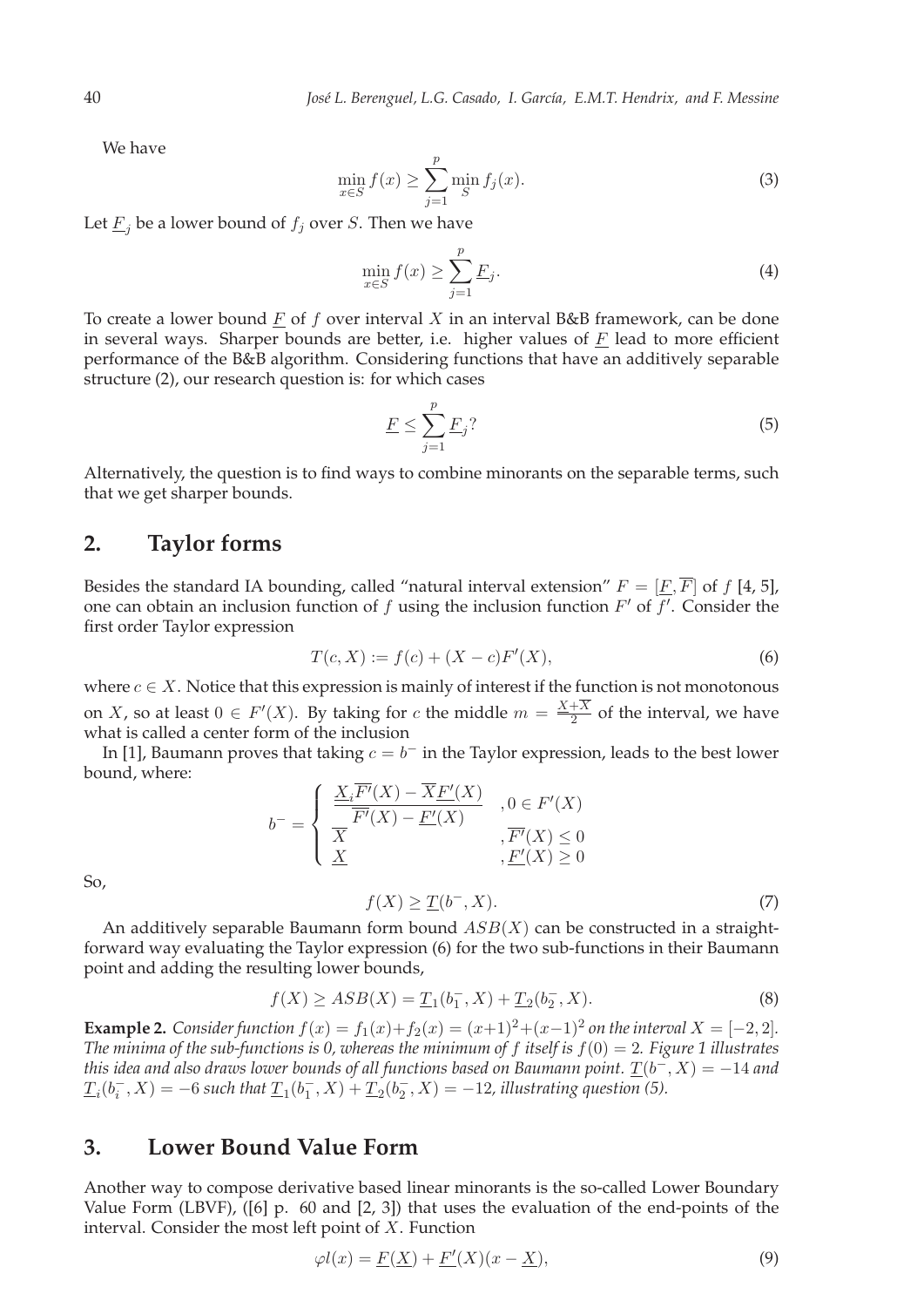

*Figure 1.* Quadratic illustration of (3) and (5)

provides an affine minorant. Similarly, the right most point of X provides

$$
\varphi r(x) = \underline{F}(\overline{X}) - \overline{F'}(X)(\overline{X} - x) = \underline{F}(\overline{X}) + \overline{F'}(X)(x - \overline{X}).\tag{10}
$$

The values  $\varphi$ l( $\overline{X}$ ) and  $\varphi$ r(X) are lower bounds of  $f(X)$  over X. A sharper lower bound can be obtained when  $0 \in F'(X)$  by combining (9) and (10) in lower bounding function

$$
\varphi m(x) = \max{\varphi l(x), \varphi r(x)}.
$$
\n(11)

The Lower Boundary Value Form  $\varphi m(X)$  follows from finding y for which (9) and (10) are equal

$$
\underline{\varphi m}(X) = \varphi m(y) = \frac{\underline{F(X)\overline{F'}(X) - F(\overline{X})\underline{F'}(X)}}{w(F'(X))} + \frac{w(X)\overline{F'}(X)\underline{F'}(X)}{w(F'(X))}.
$$
(12)

So,

$$
f(X) \ge \varphi m(X), \ 0 \in F'(X). \tag{13}
$$

An Additively Separable Lower Bound Value form can be constructed in the following way:

$$
f(X) \ge ASLBV(X) = \underline{\varphi m}_1(X) + \underline{\varphi m}_2(X), \ 0 \in F_1'(X), \ 0 \in F_2'(X). \tag{14}
$$

We focus further on the LBVF minorants of both sub-functions in order to obtain a sharper lower bound than  $\varphi m(X)$  without worrying about the monotonicity of the sub-functions for a given interval. Notice that only the case where the composite function  $f$  is not monotonous,  $0 \in F'(X)$  is interesting. Consider the addition of the separate minorant terms

$$
\varphi(x) = \varphi m_1(x) + \varphi m_2(x),
$$

where  $\varphi m_i$  is defined by (11). First of all, notice that  $\varphi$  is a piecewise linear minorant function and the maximum of four different affine terms:

$$
\varphi(x) = \max \begin{cases} \varphi l(x) := \varphi l_1(x) + \varphi l_2(x) \\ \varphi a(x) := \varphi l_1(x) + \varphi r_2(x) \\ \varphi b(x) := \varphi r_1(x) + \varphi l_2(x) \\ \varphi r(x) := \varphi r_1(x) + \varphi r_2(x) \end{cases} (15)
$$